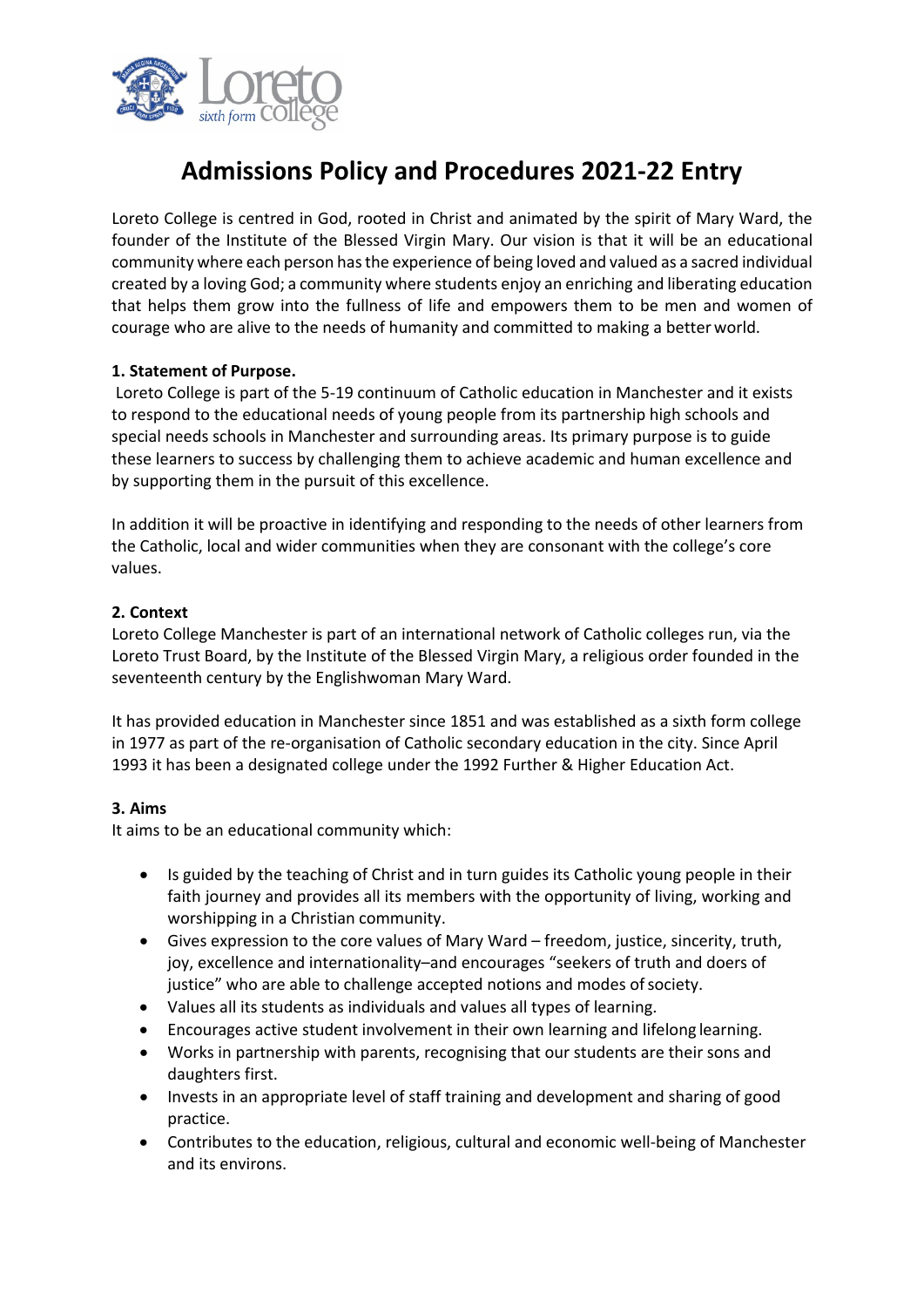

## **4. Background**

The college offers a wide variety of post 16 educational courses which aim to satisfy the educational aspirations of as many of our Partner Catholic High School students as possible and other Catholic and non-Catholic applicants. To continue the ethos of the college it is important that we admit students who want to study in a college which has a distinctive Christian character, inspired by the life and work of Mary Ward. It is also important that students are capable of benefitting from and succeeding in the courses we offer. In implementing this policy, the college is mindful not only of its legal responsibilities but also of its core values and of its duty of care and respect for the dignity and worth of all those who are involved in theprocess.

#### **5 The purpose of this Policy and Procedures.**

- 5.1 The primary function of this policy is to establish the priority which will be given to applications.
- 5.2 The Admissions Procedures express the basis on which admissions decisions aremade.
- 5.3 These Procedures then outline the stages a successful applicant goes through on their way to enrolment.

#### **6 Introduction**

- 6.1 The College admissions policy reflects the College mission and in particular its aim to provide a distinctive education for Catholic students and other students who wish to pursue their sixth form education in a Christian environment.
- 6.2 The college has a broad, balanced and coherent curriculum that provides choice and flexibility. The curriculum offer ensures that the student intake is fully comprehensive and students of all abilities are able to study courses that are appropriate in relation to their skills, attributes and Key Stage 4 outcomes. Students with a range of GCSE scores are able to access a personalised curriculum appropriate to their needs.
- 6.3 The admissions policy also reflects the College's association and commitment to meeting the needs of its Partner High Schools, which are:
	- All Hallows
	- Blessed Thomas Holford
	- Loreto, Chorlton
	- Our Lady's
	- St Ambrose Barlow
	- St Anthony's
	- St Damian's
	- St John Vianney
	- St Matthew's
	- St Monica's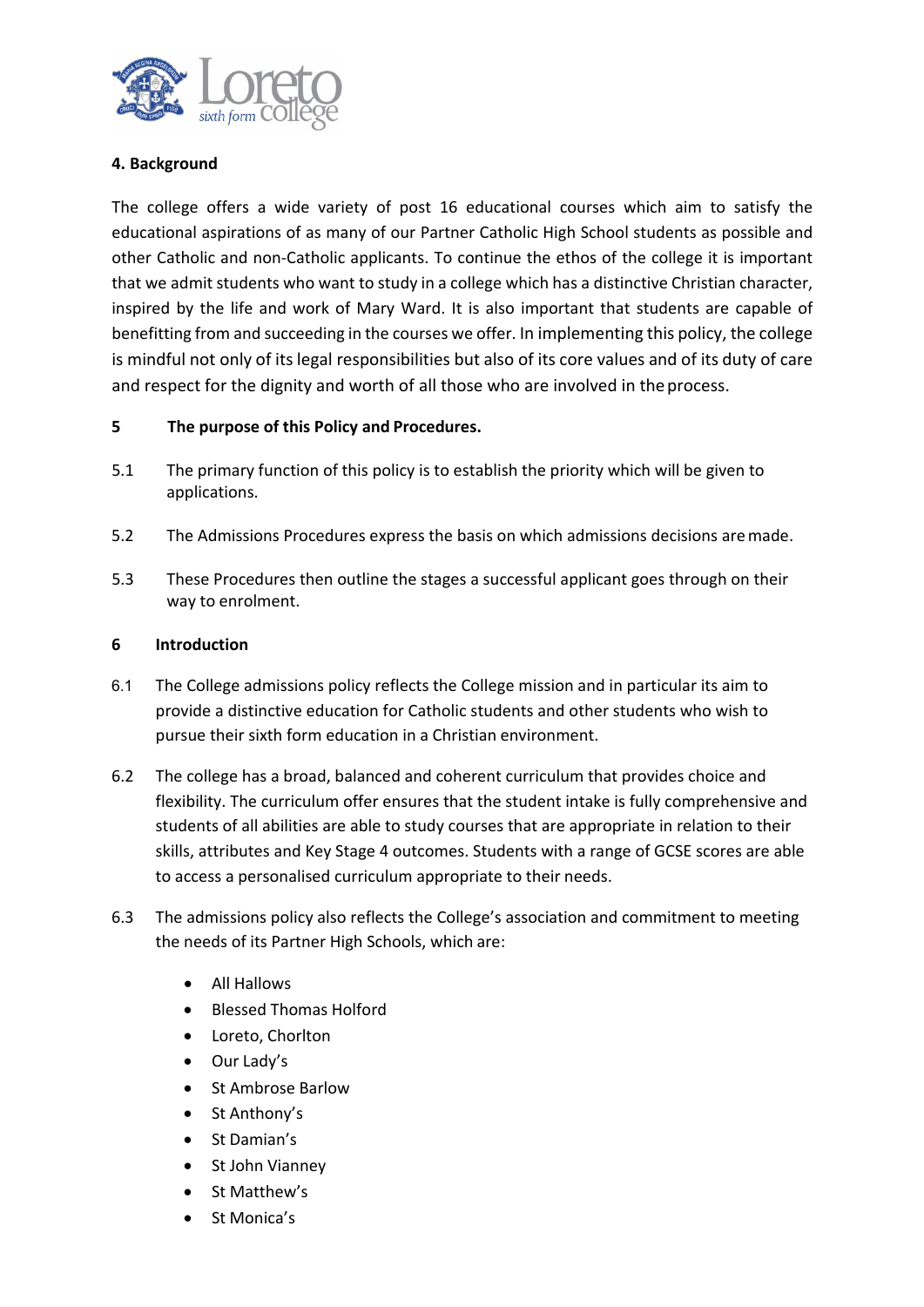

- St Patrick's
- St Paul's
- St Peter's
- St Phillip Howard
- St Thomas Moore
- The Barlow

## **7. Admissions Policy**

- 7.1 The college welcomes applications from all students. When the college is oversubscribed, meaning that it has received more applications than the number of places it has available in any one year, the following priority will be given to applications:
	- 1 Students from Partnership Roman Catholic High Schools
	- 2 Catholic Students from Non-Partnership Roman Catholic High Schools
	- 3 Catholic Students from other schools
	- 4 Other Students
	- 5 Students from any of the above categories who have not met the applications deadline.

Looked after children and previously looked after children have the highest priority in each category.

#### **8 Admission Procedures**

- 8.1 The closing date for applications is Friday  $15<sup>th</sup>$  January
- 8.2 The college currently offers no vocational training courses. In making this assessment the college has used the following definition of vocational training:

"A course in vocational training is any programme of study that leads to a NVQ or any qualification required for direct entry to a particular area of vocational or professional practice, **or** any programme of study focussed on the acquisition of skills and competencies specific to particular occupations and involving more than 30% of learning in the workplace".

If the college did deliver vocational training, priority would be given to any applicant who meets the entry criteria and submits their application by a given deadline.

8.3 When considering a student's application we take into account several key indicators: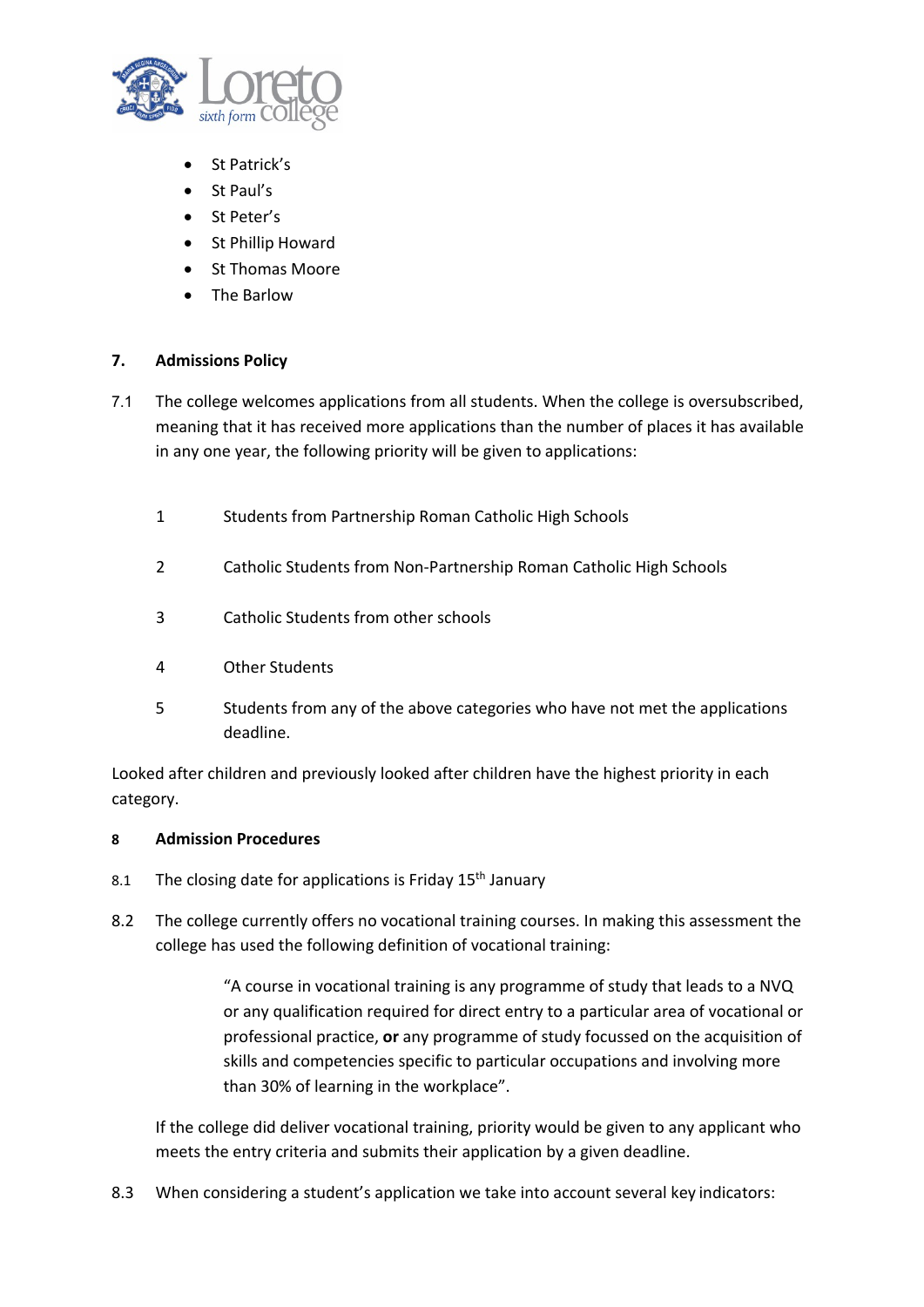

- 1 The confidential reference provided for the student by the school, which must cover attendance, punctuality, conduct and application.
- 2 The student's suitability for the course being applied for.
- 3 The availability of the course which the student has applied for.
- 4 The estimated grades provided by the high school and the effort the student has shown to achieve these.
- 5 The student's wider interests and the potential contribution that they might make to the Loreto College community.
- 6 The commitment shown to study at Loreto College.
- 7 The appreciation of and commitment to Loreto's distinctive ethos.
- 8 The quality of the application
- 9 The receipt of the application by the college no later than the above deadline.
- 8.4 Successful applicants will be invited to interview to discuss the courses applied for, their longer term career intentions and the reasons for seeking a place at the College. As the College places great emphasis on the partnership between College and home, parents/guardians are strongly encouraged to attend the interview. The offer of a place will be withdrawn if an applicant fails to turn up for the scheduled interview without informing the college.
- 8.5 Successful applicants will be made an offer of a place in order to study specified courses. These will be the courses agreed at the interview. The offer will be subject to meeting the general entry requirements and the entry requirements for each subject. The College will endeavour to support subsequent requests for subject changes but this cannot be guaranteed.
- 8.6 Students will be required to enrol at the College on a specified date, following the publication of GCSE results. Failure to attend enrolment will result in the offer of a place being withdrawn, except where the College has received prior notification inwriting.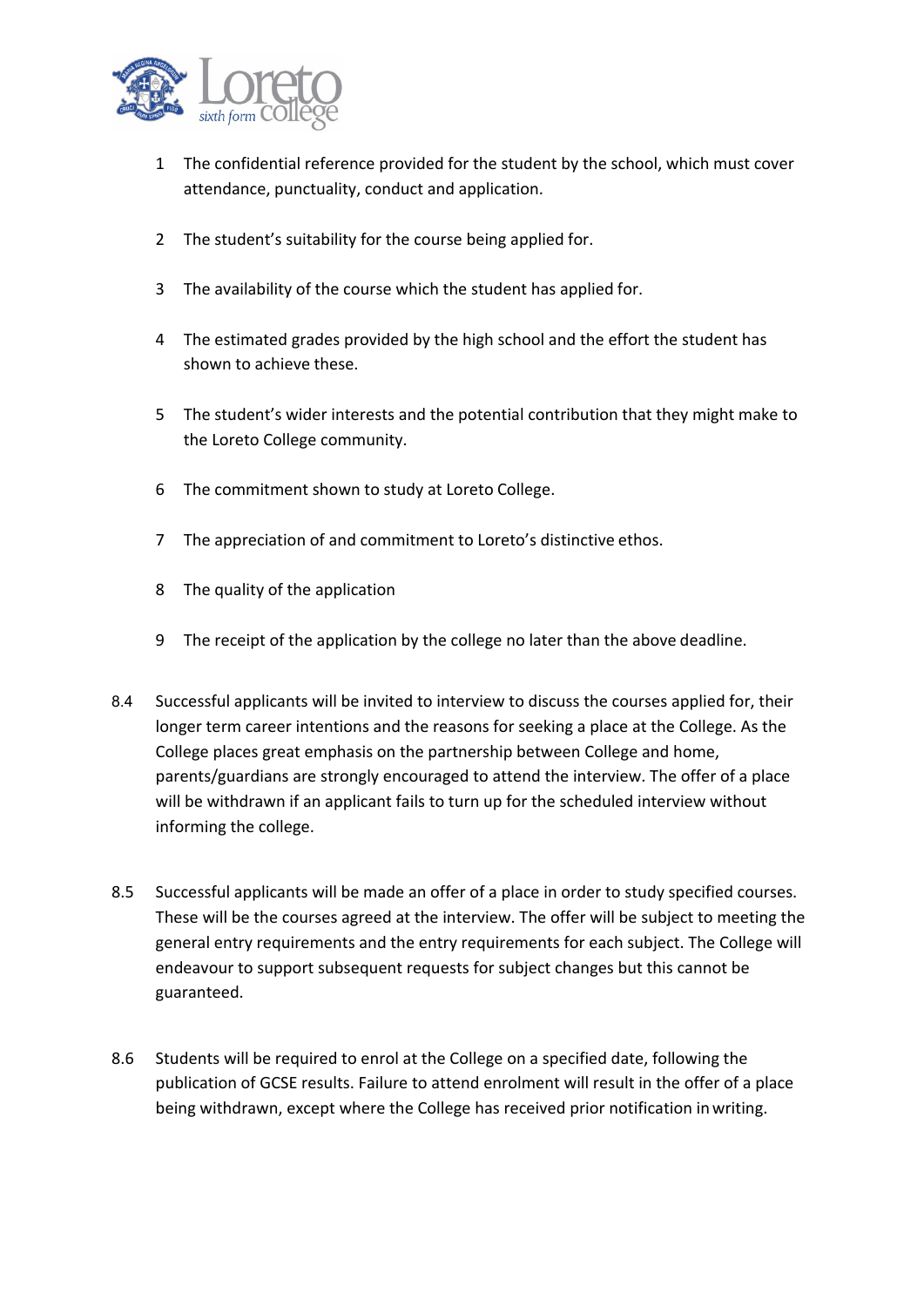

- 8.7 Offers of places on all courses are made subject to their availability and the constraints of timetabling all of the various combinations requested. The College reserves the right to alter, substitute or withdraw courses/programmes as appropriate and without notice.
- 8.8 Offers of places to students with high cost additional learning support requirements are provisional pending the approval of funding from the relevant local authority.

## **9. College Entry Requirements**

College Entry Requirements reflect the college's commitment to ensure that the curriculum is accessible and that students are able to pursue a full-time general education programme at a level appropriate to their Key Stage 4 qualifications. *Please note that from summer 2018, GCSEs are graded from 9 (highest) to 1(lowest). When reference is made in this policy for a grade C in Maths/English it means a grade C obtained pre-summer 2017*

9.1 The College entry requirements are:

## **A Level Programme**

For students who are anticipated to follow an A level programme the requirementsare:

- 6 GCSEs grades 9 to 4 including two of English, Maths or Science
- 2 should be at least grade 6
- In addition there are individual course requirements in some subjects. Please see website for further details.

#### **Guided Programme**

Sometimes a Guided Programme is appropriate when it is not possible for a student to satisfy the above requirements:- for example they may only be taking 5 GCSEs at school but yet be forecast to get very good grades in all of them. A Full A Level programme could be the most appropriate in this case or a reduced programme of A Levels and another course (a GCSE, a BTEC Level 3 Subsidiary Diploma) may be right in other cases. Each case will be dealt with individually by staff so as to ensure the best course for the student.

#### **BTEC Level 3 Extended Diploma**

• Minimum of 5 GCSE: Grades 9 to 4 including either English or Maths.

*OR*

• Level 2 Vocational Programme at Merit or above PLUS 3 GCSEs Grades 9 to 4 including either English or Maths.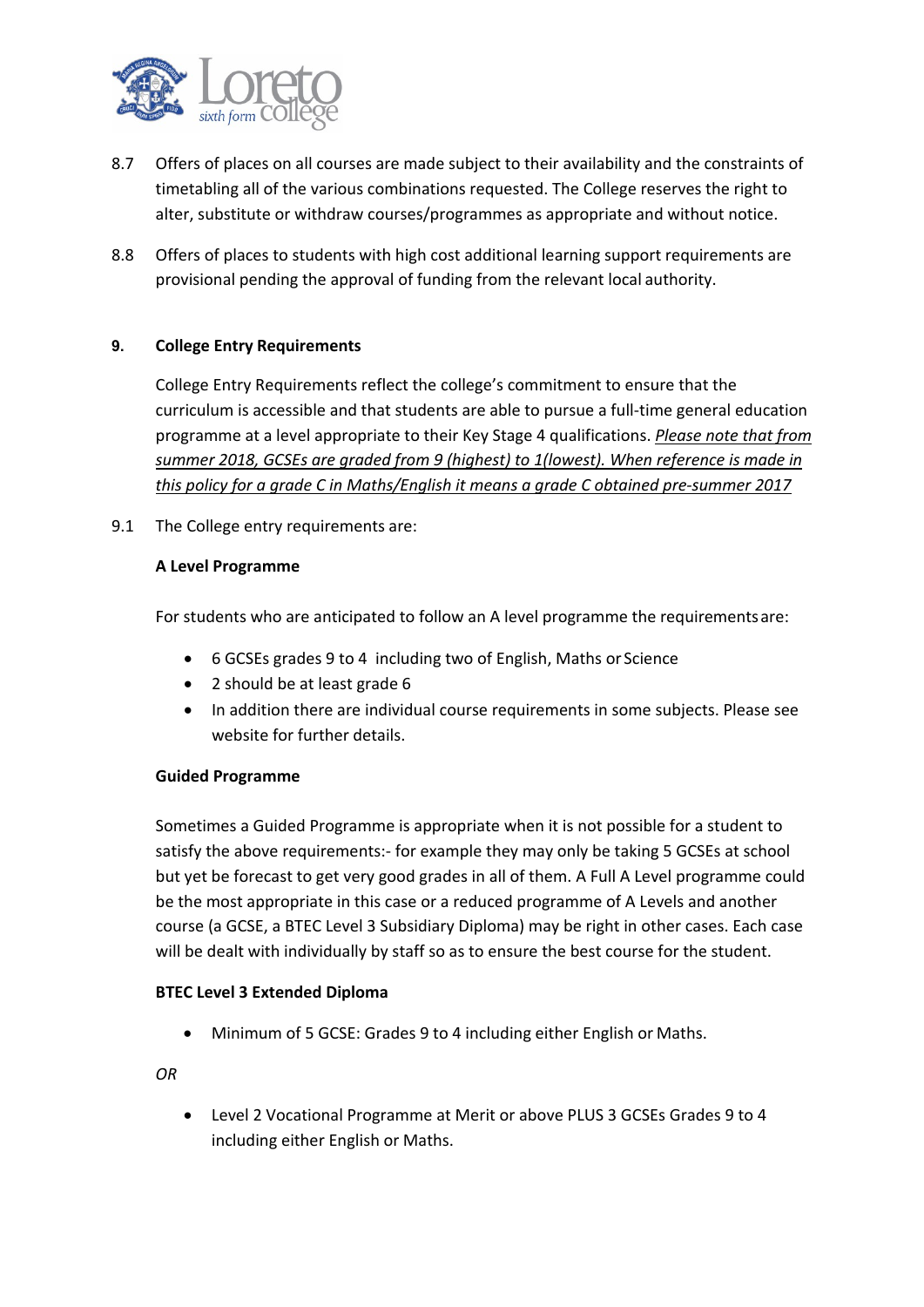

## **BTEC Level 2 Diploma**

• Minimum of 4 GCSEs at Grade 3 or better

## **Foundation level – ASDAN Diploma in life skills**

- Working at P-level 8 or Entry Level 1
- A full commitment and ability to take part in Travel Training to become an independent traveller
- A full commitment and ability to take part in relevant work experience

#### *GCSE Maths and English Language*

- *All students who have not achieved at least a GCSE grade 4 (or at least a grade Cpre –summer 2017) in Maths and/or English Language will be required to follow courses in the appropriate subject in order to work towards achieving these minimum grades.*
- *Students who were awarded grade 3 (or grade D) in Maths must follow the GCSE Maths course and students who were awarded grade 3 (or grade D) in English must follow the GCSE English Language course.*
- *Alternative Maths and English Language qualifications will be taken by students achieving less than a grade 3 (or grade D)*

#### **10. Students not allocated a place**

- Sections 7 & 8 above of this policy are applied to all applications, resulting in some students not being offered a place
- Loreto College is significantly over subscribed and as such unfortunately each year a large number of students are unsuccessful in securing a place at the college.
- Given the volume of unsuccessful applications it is not possible to offer each applicant detailed feedback as to why their application has been unsuccessful.
- Students who are not offered a place are invited, by letter, to request for themselves to be placed on Loreto's Waiting List.

#### **11.Appeals Process**

- If a student is refused a place at college they may appeal, in writing, to the Admissions Manager within 5 working days of the decision being made.
- S/he will consider whether or not the initial decision was made in line with the Policy and Procedure and will respond as to whether or not s/he upholds the appeal within 10 working days of receipt of the appeal
- It is not possible to offer detailed feedback to each applicant as to why their appeal has been successful or unsuccessful.
- If the appellant is still not happy with decision, a final appeal can be made to the Principal, in writing, within 10 working days of the outcome of the first appeal being received.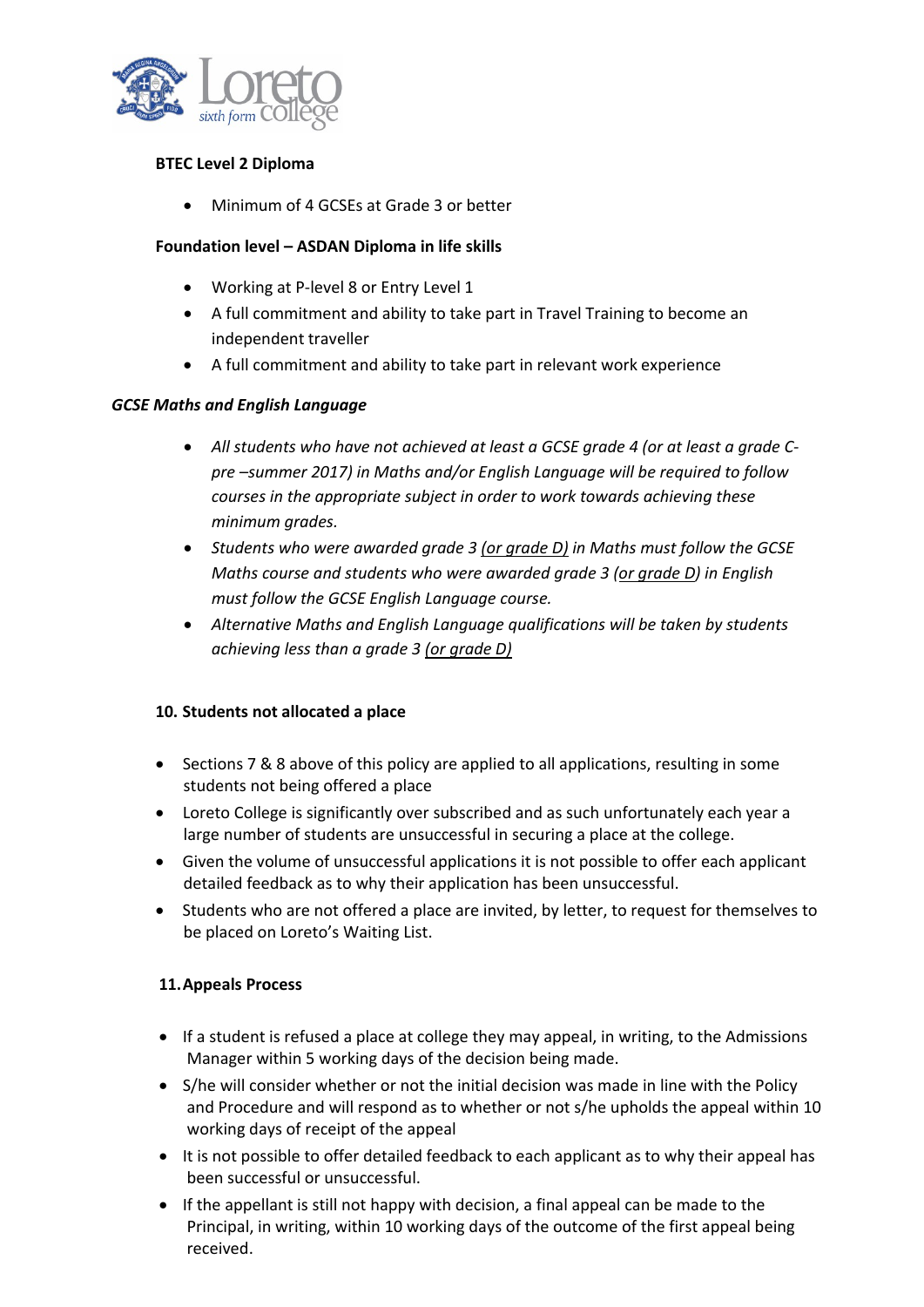

- Final appeals will be held in the summer term.
- Ideally the Principal will meet with the appellant but if not possible (due to time constraints for example) the appellant may be contacted via telephone or email. A decision will be made and communicated to the appellant by the Principal within 10 days, and, if relevant, may include sets of minutes from conversations that have taken place regarding the appeal.
- The Principal's decision is final.
- Requests for a final appeal should be address to: The Principal, Loreto College, Chichester Road South, Manchester, M15 5